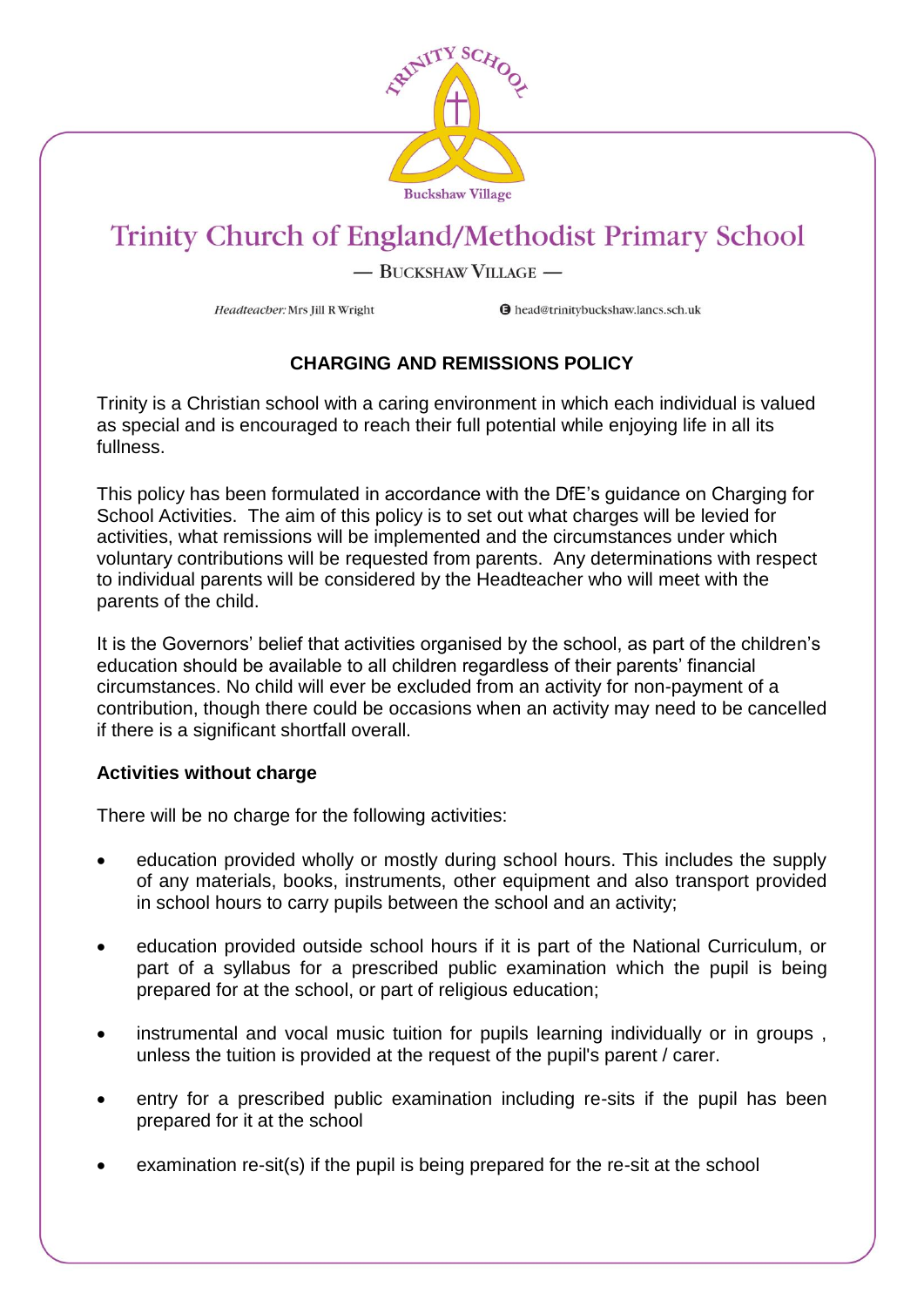

#### - BUCKSHAW VILLAGE -

Headteacher: Mrs Jill R Wright

**O** head@trinitybuckshaw.lancs.sch.uk

#### **Voluntary Contributions**

The school may ask for voluntary contributions towards the cost of school-time activities to assist with funding, subject to the following conditions:

- any children of parents who do not wish to contribute will not be treated any differently;
- where there are insufficient contributions to make the activity viable, or the school cannot fund it from some other source, then the activity will be cancelled.

All requests to parents for voluntary contributions will make it clear that the contributions are voluntary and that there is no obligation to make any contribution.

#### **Chargeable Activities**

The school may recover the full costs of the following activities but charges will not exceed actual cost:

- any materials, books, instruments, or equipment, where the child's parent wishes him/her to own them;
- optional extras (see below):
- music and vocal tuition, in limited circumstances (see Appendix B);
- certain early years provision (see the Education (Charges for Early Tears Provision) Regulations 2012);
- community facilities. (see S27 Education Act 2002)

#### **Optional Extras**

Charges may be made for some activities which are detailed below:

- education provided outside of school time that is not:
	- part of the national curriculum;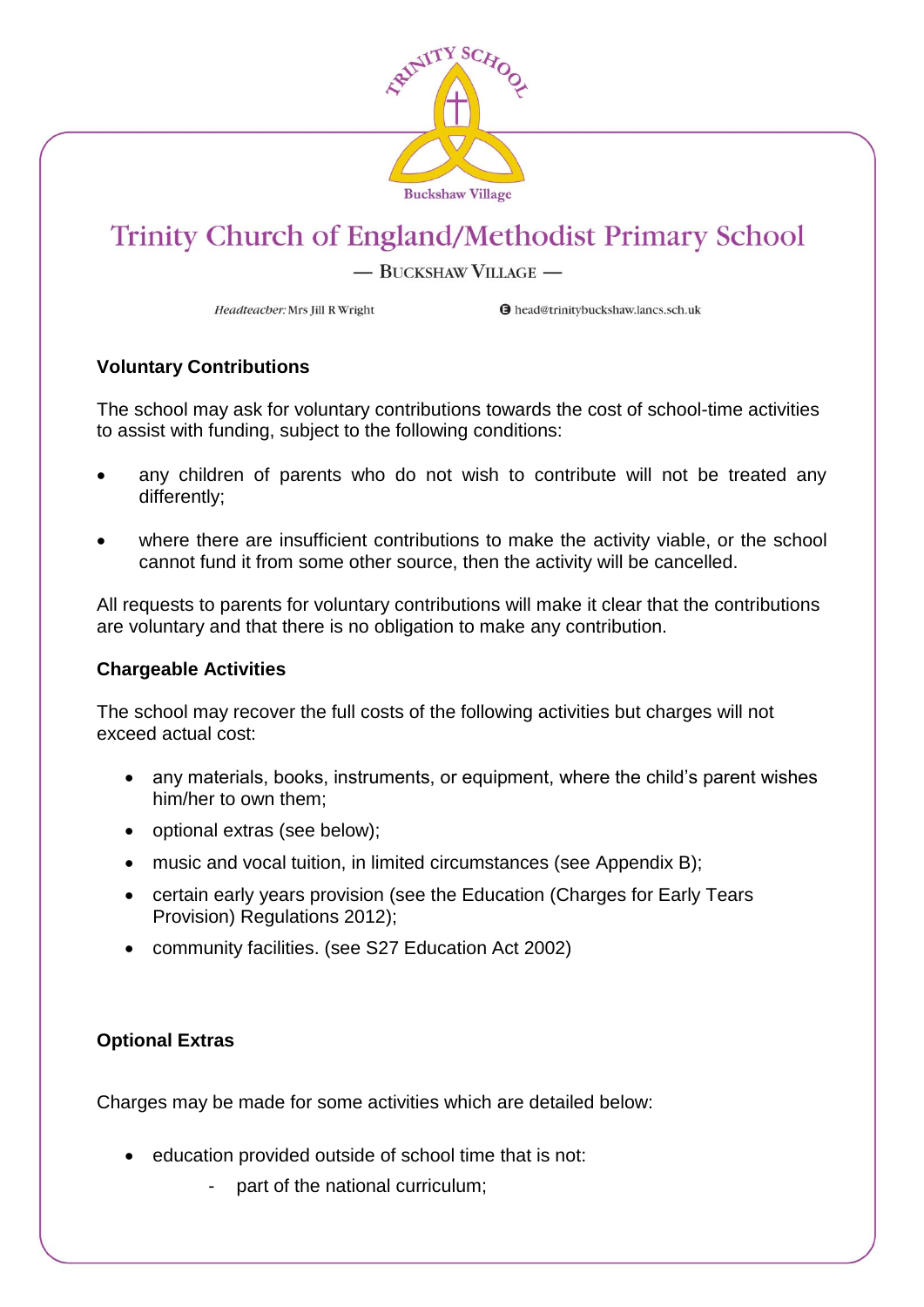

- BUCKSHAW VILLAGE -

Headteacher: Mrs Jill R Wright

**O** head@trinitybuckshaw.lancs.sch.uk

- part of a syllabus for a prescribed public examination that the pupil is being prepared for at the school; or
- part of religious education.
- examination entry fee(s) if the registered pupil has not been prepared for the examination(s) at the school;
- transport (other than transport that is required to take the pupil to school or to other premises where the local authority/governing body have arranged for the pupil to be provided with education);
- board and lodging for a pupil on a residential visit (subject to remission arrangements)
- extended day services offered to pupils (for example breakfast club, after-school clubs, tea and supervised homework sessions where this is run under the responsibility of the governing body).

(note: schools may wish to attach a schedule of current charges as an appendix to the policy)

In calculating the cost of optional extras an amount may be included in relation to:

- any materials, books, instruments, or equipment provided in connection with the optional extra;
- the cost of buildings and accommodation;
- non-teaching staff;
- teaching staff engaged under contracts for services purely to provide an optional extra, this includes supply teachers engaged specifically to provide the optional extra; and
- the cost, or an appropriate proportion of the costs, for teaching staff employed to provide tuition in playing a musical instrument, or vocal tuition, where the tuition is an optional extra.

Any charge made in respect of individual pupils will not exceed the actual cost of providing the optional extra activity, divided equally by the number of pupils participating.

#### **Remissions Policy**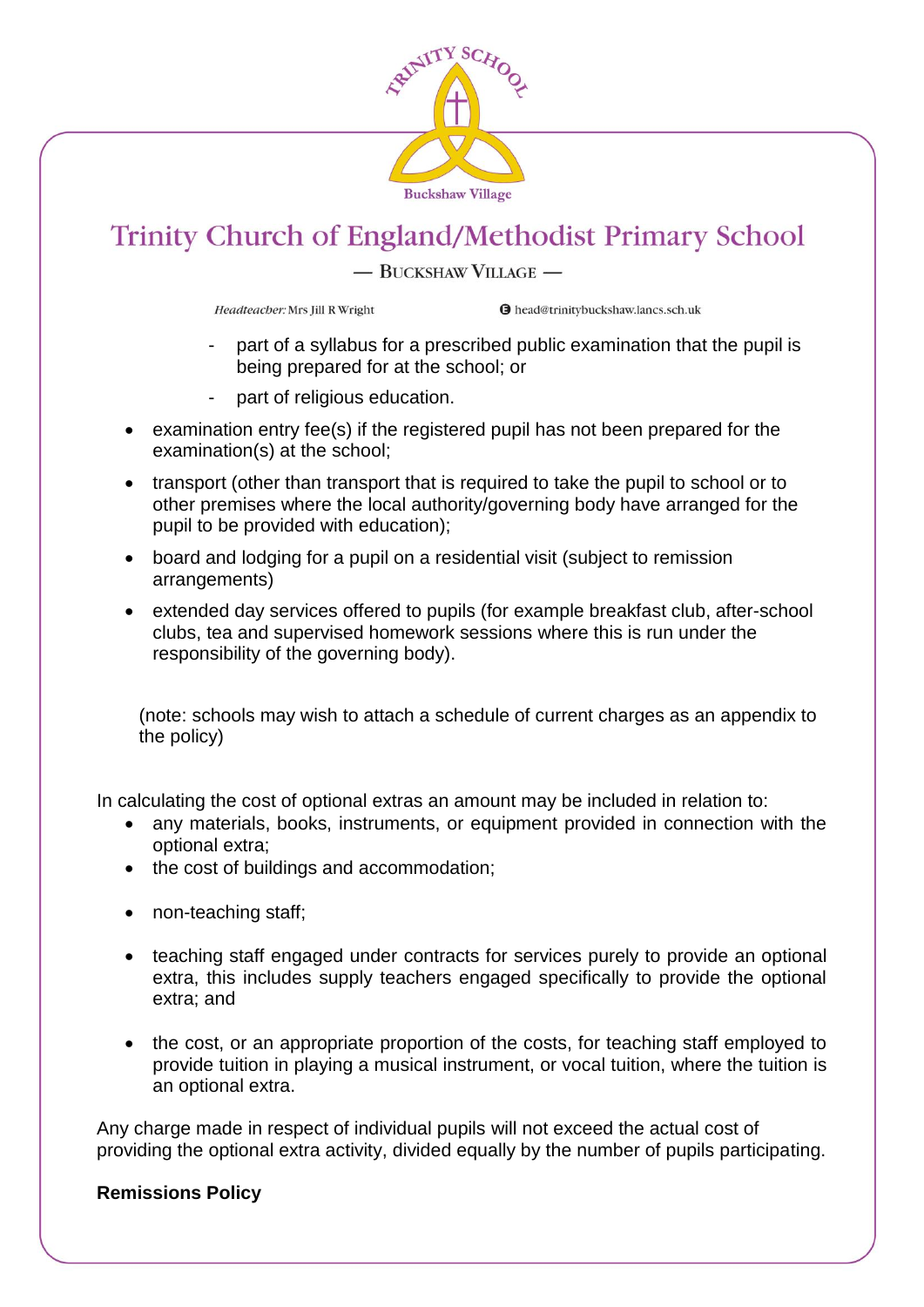

#### - BUCKSHAW VILLAGE -

Headteacher: Mrs Jill R Wright

**O** head@trinitybuckshaw.lancs.sch.uk

There will be no charge for board and lodgings for pupils whose parents are receiving specified benefits. This is subject to change but usually equates to pupils being eligible for free school meals (due to the receipt of specified benefits and not through the introduction of universal infant FSM). Current eligible benefits can be found on the DfE website.

Charges for other 'chargeable activities' may also be fully or partly remitted. Where appropriate Governors approve the use of the delegated budget and other funding streams such as Pupil Premium to allow 'chargeable activities' to be fully or partly remitted.

Details of any remission arrangements will be made clear when parents are informed of charges for individual activities.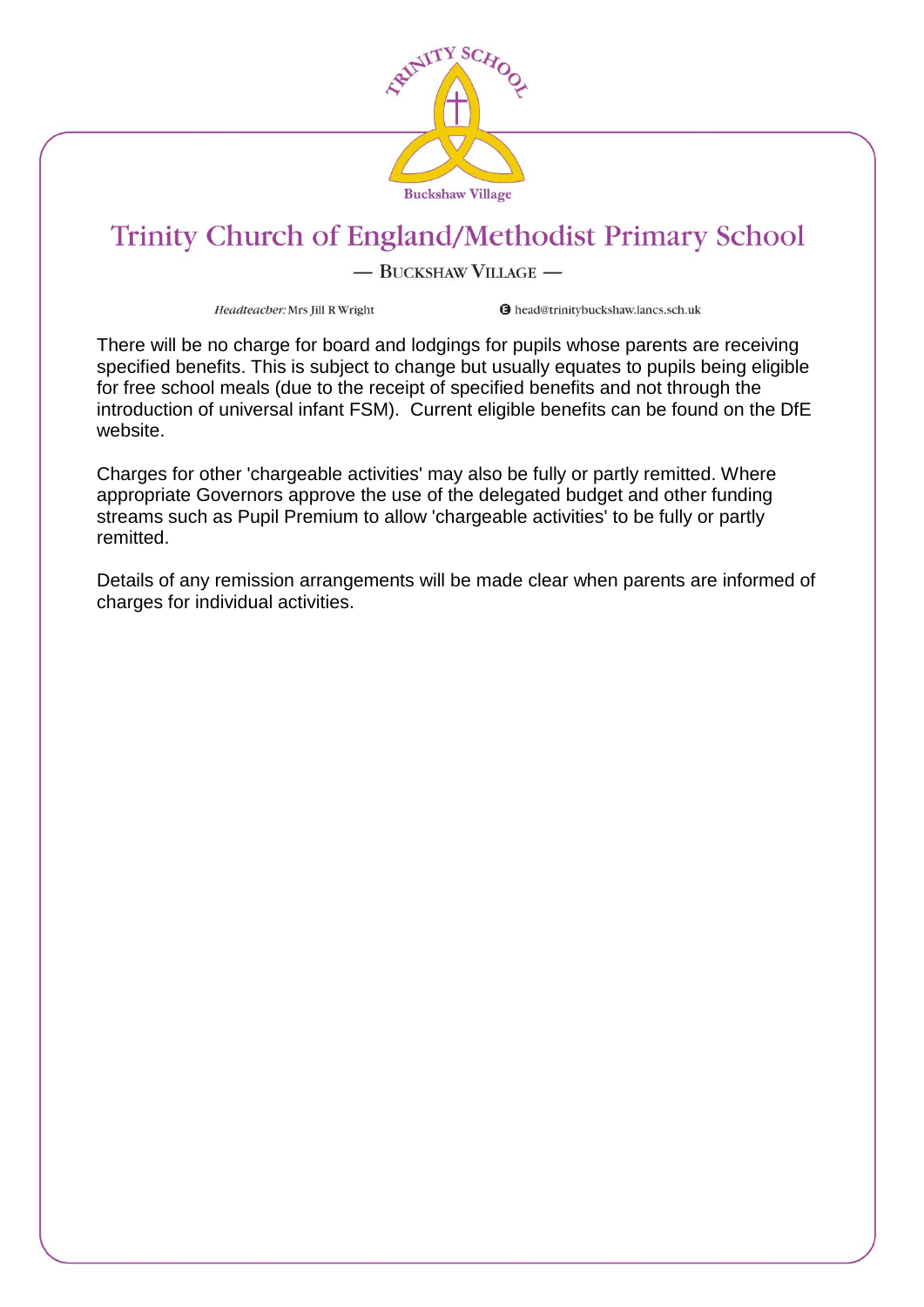

- BUCKSHAW VILLAGE -

Headteacher: Mrs Jill R Wright

**O** head@trinitybuckshaw.lancs.sch.uk

APPENDIX B

#### **Music Tuition**

Although the law states that, in general, all education provided during school hours must be free, instrumental and vocal music tuition is an exception to that rule.

The Charges for Music Tuition (England) Regulations 2007 set out the circumstances in which charges can be made for tuition in playing a musical instrument, including vocal tuition.

Charges may now be made for vocal or instrumental tuition provided either individually, or to groups of any size, provided that the tuition is provided at the request of the pupil's parent. Charges may not exceed the cost of the provision, including the cost of the staff who provide the tuition.

The regulations make clear that charging may not be made if the teaching is either an essential part of the national curriculum, or is provided under the first access to the key stage 2 Instrumental and Vocal Tuition Programme. They also make clear that no charge may be made in respect of a pupil who is looked after by a local authority (within the meaning of section 22(l) of the Children Act 1989).

Adopted by Governors, January 2018